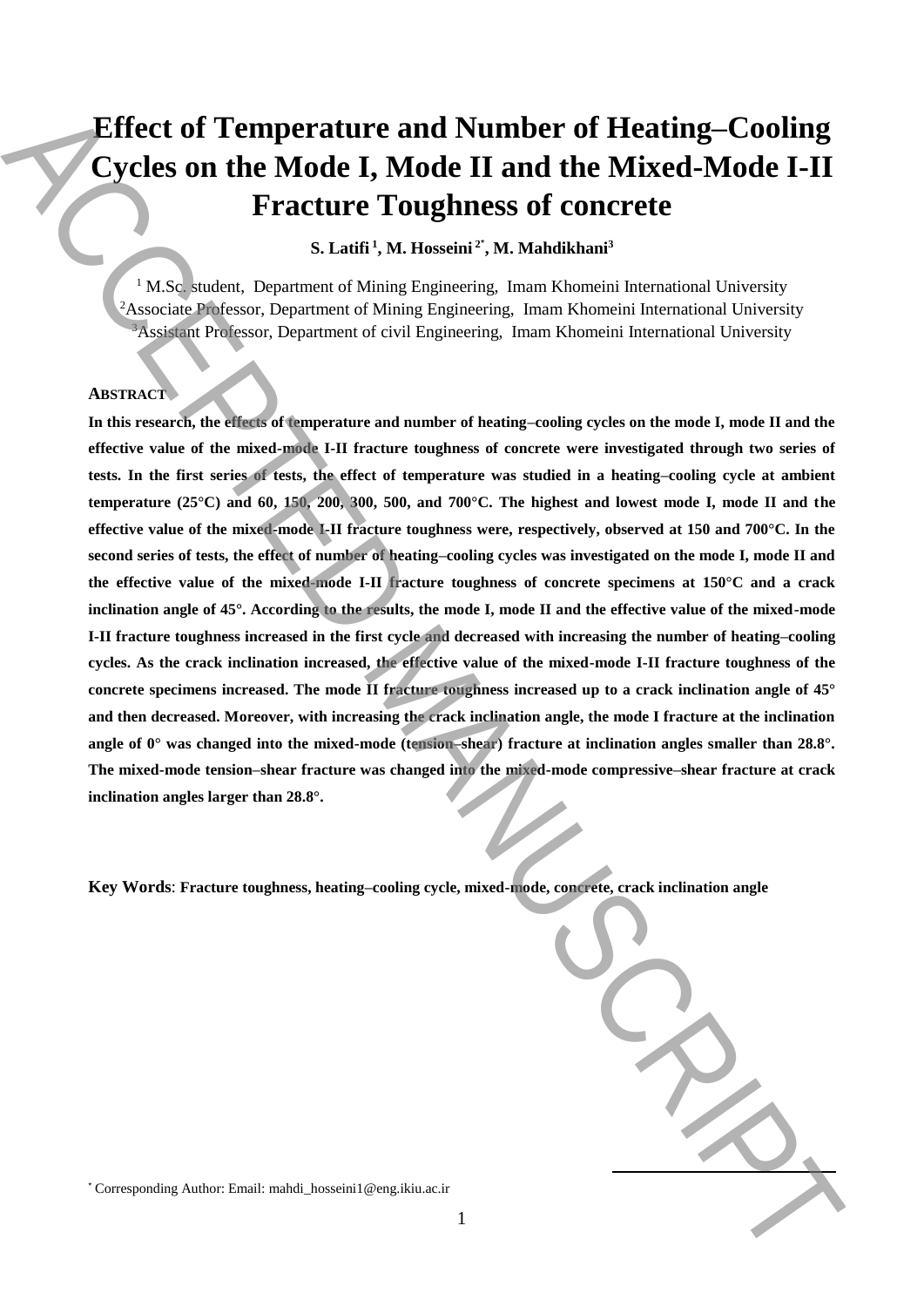## **Introduction**

Fracture mechanics is one of the branches of mechanics engineering concerned with the study of the propagation of cracks in concrete. From a microscopic point of view, crack growth occurs due to the separation of molecular bonds at the crack tip. When an external force is applied to the concrete, microcracks are formed and propagated, leading to macro-fractures and eventually concrete fracture [1].

According to the fracture mechanics definition, unstable fracture occurs when tension is concentrated near the crack tip. In this case, one of the stress intensity factors, namely the mode I factor (KI), the mode II factor (KII) or the mixed-mode factor, reaches a critical value of KIC or KIIC. This critical value, called fracture toughness.

Various methods are available for determining the fracture toughness of rock specimens. In this research, the conventional test on the cracked straight through Equations (1) and (2) proposed by Atkinson et al. [2] and Eq. (3) suggested by Funatsu et al. [3] were used to calculate the critical stress intensity factors and the mode I, mode II, and mixed-mode I-II fracture toughness.

$$
K_{Ic} = \frac{P\sqrt{a}}{\sqrt{\pi}RB} N_I
$$
\n
$$
K_{Ilc} = \frac{P\sqrt{a}}{\sqrt{\pi}RB} N_{II}
$$
\n(1)

$$
K_{\text{eff}} = \sqrt{K_{\text{lc}}^2 + K_{\text{Ilc}}^2}
$$
 (3)

Where  $K_{\text{IC}}$ ,  $K_{\text{IIC}}$  and  $K_{\text{eff}}$  represent the mode I, mode II and the effective mixed-mode I-II fracture toughness respectively, R the Brazilian disc radius, B disc thickness, P pressure load at fracture point, and a halflength of the crack. Moreover,  $N_I$  and  $N_{II}$  denote the dimensionless intensity factors which are dependent on a/R and β (loading angle relative to the crack direction). Equations (4) and (5) were proposed by Atkinson et al. [2] to determine  $N_I$  and  $N_{II}$  for a/R<0.3:

$$
N_{I} = 1 - 4\left(\sin \beta\right)^{2} + 4\left(\sin \beta\right)^{2} * \left(1 - 4\left(\cos \beta\right)^{2}\right)\left(\frac{a}{R}\right)^{2}
$$
\n(4)

$$
N_{II} = \left[2 + \left(8\cos^2\beta - 5\right)\left(\frac{a}{R}\right)^2\right]\sin 2\beta\tag{5}
$$

In this paper, the effects of temperature and number of heating–cooling cycles on the mode I, mode II and mixed-mode I-II fracture toughness of concrete were investigated through two series of tests. In the first series of tests for physical modeling fire, the concrete undergo a heating and cooling cycle, which means they are exposed to considerable heat first and then cooled after extinguishing the fire. In the fire, the temperature gradually rises, so these 7 temperatures are selected to consider the fracture toughness of concrete at each temperature after extinguishing the fire. In the first series, the effect of temperature was studied in a heating–cooling cycle at the ambient temperature (25°C) and 60, 150, 200, 300, 500, and 700°C. In the second series of tests, the effect of number of heating– cooling cycles was investigated on the mode I, mode II and the mixed-mode I-II fracture toughness of concrete at 150°C and a crack inclination angle of 45°. A review of the literature indicates that most studies have focused on the effect of temperature and number of heating– cooling cycles on the mode I and mode II fracture toughness. The novelty of this study is to investigate the effect of temperature and number of heating–cooling cycles on the mixed-mode I-II fracture toughness, especially the fracture toughness of concrete. **Example the strengthenial strengthenial strengthenial strengthenial strengthenial strengthenial strengthenial strengthenial strengthenial strengthenial strengthenial strengthenial strengthenial strengthenial strengthenia** 

# **Tests conducted on the specimens and the analysis of the results**

A number of the discs were prepared to investigate the effect of temperature on the specimens previously subject to heating–cooling cycle. To this end, the discs were first placed in an oven and heated for 12 h. Three or four sandstone discs were placed in the oven (for modeling the heating process) to conduct the tests at each temperature and loading angle. The heating rate in the electrical furnace was 15 °C/min to simulate. In the heating stage, the discs were heated at 25, 60, 150, 200, 300, 500, and 700°C, and then removed and cooled down to the ambient temperature. The second series of discs were prepared to investigate the effect of the number of heating–cooling cycles  $(1, 5, 10, 15,$  and 20 cycles) on the specimens heated at 150°C and cooled down to the ambient temperature for modeling hydraulic fracturing. The rate of temperature rise was 1- 2°C/min. In the first series, the tests were performed at